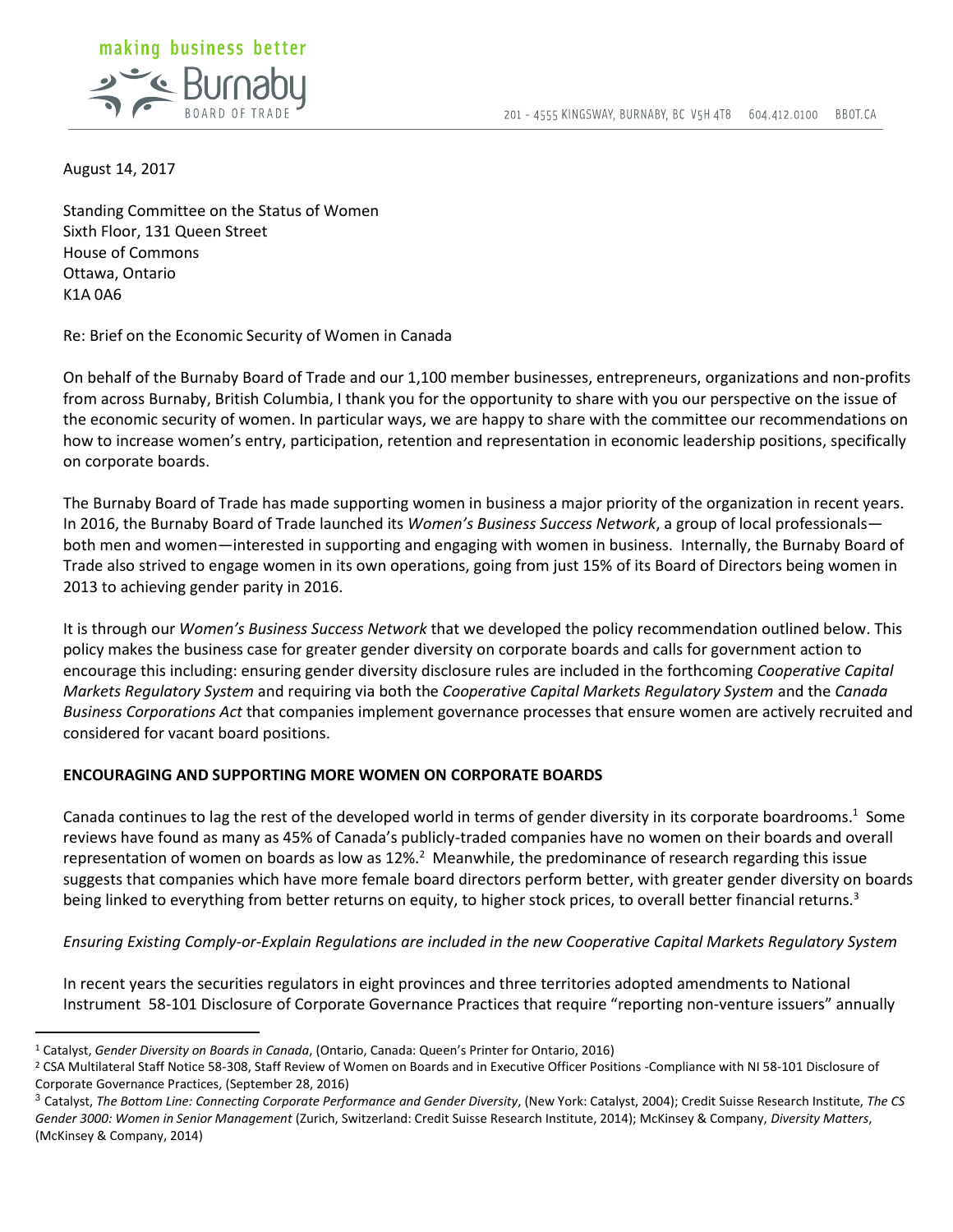

disclose the number and proportion of women occupying board and executive positions, as well as disclose their corporate policies related to such gender diversity. <sup>4</sup>

Companies which do not have such policies must explain why they have not been adopted, a regulatory model known as "Comply-or-Explain." Comply-or-Explain regulations are able to shed light on the issue of gender diversity and encourage behavior change by the business community by forcing discussion and consideration of the issue.

Currently, the governments of Canada, Ontario, Saskatchewan, New Brunswick, Prince Edward Island, Yukon and British Columbia are working together to jointly establish a *Cooperative Capital Markets Regulatory System* which will feature a single capital markets regulatory authority. The federal government should take a leadership role and ensure that complyor-explain regulations regarding gender diversity on boards and in executive positions are included and integrated into this new regulatory system and current comply-or-explain requirements are not lost.

## *Requiring the Consideration of Women for Board Vacancies*

While comply-or-explain regulations have had some positive impacts, the results have been admittedly modest--- a 1% increase in the number of total board seats occupied by women in 2016 compared with 2015 (to 12%) and a 6% increase in the number of issuers with at least one woman on the board (to 55%) compared with 2015.<sup>5</sup>

One major reason for the lack of women on boards is the recruitment process; male board members and male executives search their often male-dominated networks for potential candidates, perpetuating the gender gap. In addition, women are also under-represented in senior and executive business positions which are often the source of board appointees.

Canada should consider implementing regulations requiring companies to have governance policy regarding the representation of women in the director identification and selection process, and require that these policies mandate at least one qualified woman be fully considered for all board vacancies. Such consideration should be required to be meaningful, conducted in good faith, and include any requisite interview or assessment process.

Requiring goals for women's inclusion at the consideration and interview stage of board nominations would ensure that women are being considered fairly while still requiring they demonstrate the skill and merit necessary to receive a directorship. Regulations such as these would have the benefit of forcing a change in mindset in Canada's boardrooms and would be a catalyst for progressive changes in corporate governance and in greater gender diversity outcomes.

Such a requirement could again be included in the regulations of the *Cooperative Capital Markets Regulatory System*  currently being created. In addition, the federal government could include this requirement of consideration of women for board vacancies in the *Canada Business Corporations* Act.

## **Recommendations**

 $\overline{a}$ 

The Burnaby Board of Trade recommends that the federal government:

<sup>4</sup> A "reporting issuer" means a company whose securities are publicly-traded and has issued securities/stocks/shares. A "non-venture issuer" is a reporting issuer that has its securities listed/quoted on any of the Toronto Stock Exchanges, a US marketplace or any marketplace outside of Canada/US. In Canada, "venture issuers" tend to be junior companies listed instead on the TSX Venture Exchange or the Canadian Stock Exchange.

<sup>5</sup> CSA Multilateral Staff Notice 58-308, Staff Review of Women on Boards and in Executive Officer Positions - Compliance with NI 58-101 Disclosure of Corporate Governance Practices, (September 28, 2016)